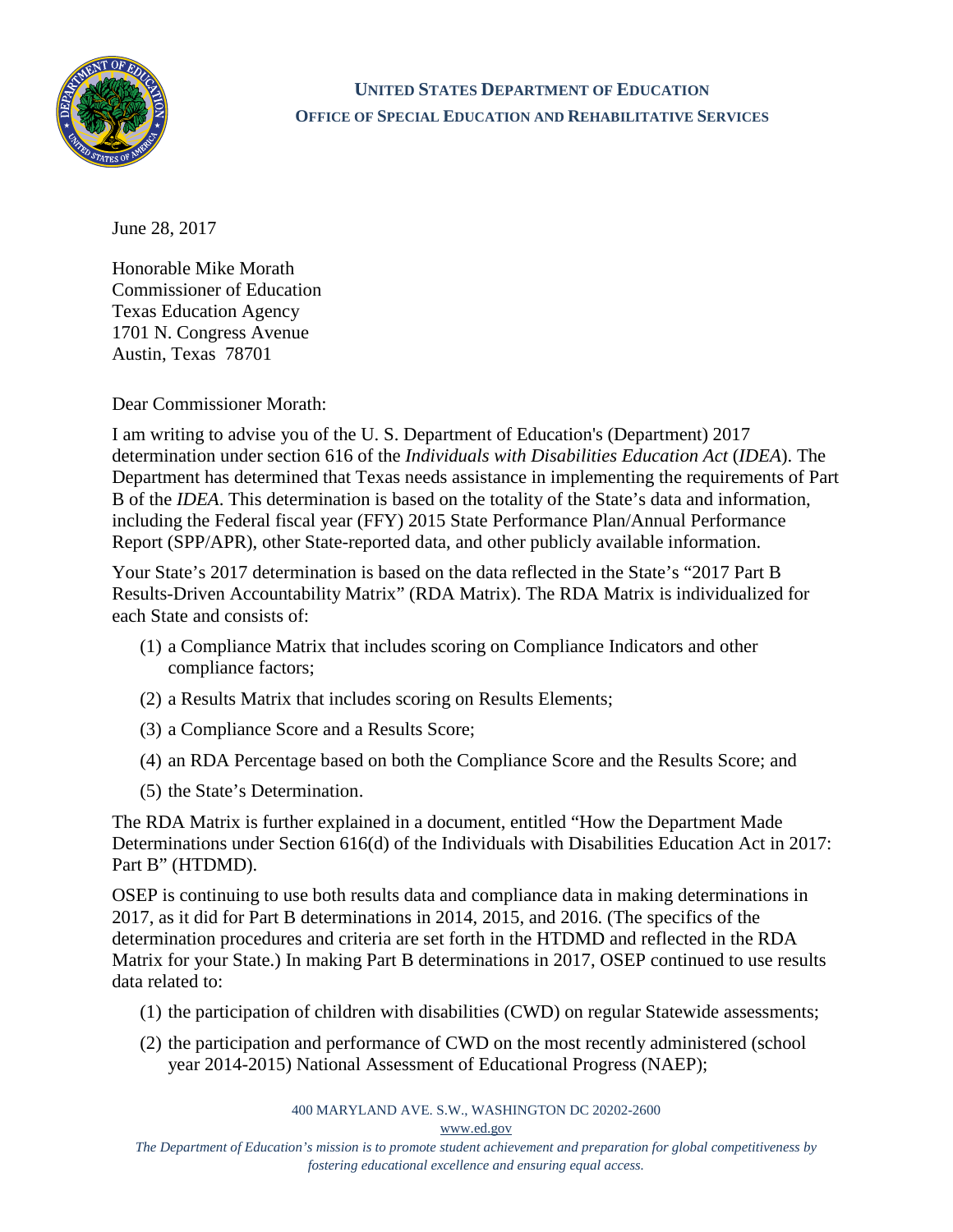- (3) the percentage of CWD who graduated with a regular high school diploma; and
- (4) the percentage of CWD who dropped out.

You may access the results of OSEP's review of your State's SPP/APR and other relevant data by accessing the SPP/APR module using your State-specific log-on information at osep.grads360.org. When you access your State's SPP/APR on the site, you will find, in Indicators 1 through 16, the OSEP Response to the indicator and any actions that the State is required to take. The actions that the State is required to take are in two places:

- (1) actions related to the correction of findings of noncompliance are in the "OSEP Response" section of the indicator; and
- (2) any other actions that the State is required to take are in the "Required Actions" section of the indicator.

It is important for you to review the Introduction to the SPP/APR, which may also include language in the "OSEP Response" and/or "Required Actions" sections.

You will also find all of the following important documents saved as attachments to the Progress Page:

- (1) the State's RDA Matrix;
- (2) the HTDMD document;
- (3) a spreadsheet entitled "2017 Data Rubric Part B," which shows how OSEP calculated the State's "Timely and Accurate State-Reported Data" score in the Compliance Matrix;
- (4) a document entitled "Dispute Resolution 2015-16," which includes the *IDEA* section 618 data that OSEP used to calculate the State's "Timely State Complaint Decisions" and "Timely Due Process Hearing Decisions" scores in the Compliance Matrix; and
- (5) a Data Display, which presents certain State-reported data in a transparent, user-friendly manner and is helpful for the public in getting a broader picture of State performance in key areas.

As noted above, the State's 2017 determination is Needs Assistance. A State's 2017 RDA Determination is Needs Assistance if the RDA Percentage is at least 60% but less than 80%. A State would also be Needs Assistance if its RDA Determination percentage is 80% or above but the Department has imposed Special Conditions on the State's last three *IDEA* Part B grant awards (for FFYs 2014, 2015, and 2016), and those Special Conditions are in effect at the time of the 2017 determination.

The State's determination for 2016 was also Needs Assistance. In accordance with section  $616(e)(1)$  of the IDEA and 34 C.F.R. §300.604(a), if a State is determined to need assistance for two consecutive years, the Secretary must take one or more of the following actions:

- (1) advise the State of available sources of technical assistance that may help the State address the areas in which the State needs assistance and require the State to work with appropriate entities;
- (2) direct the use of State-level funds on the area or areas in which the State needs assistance; or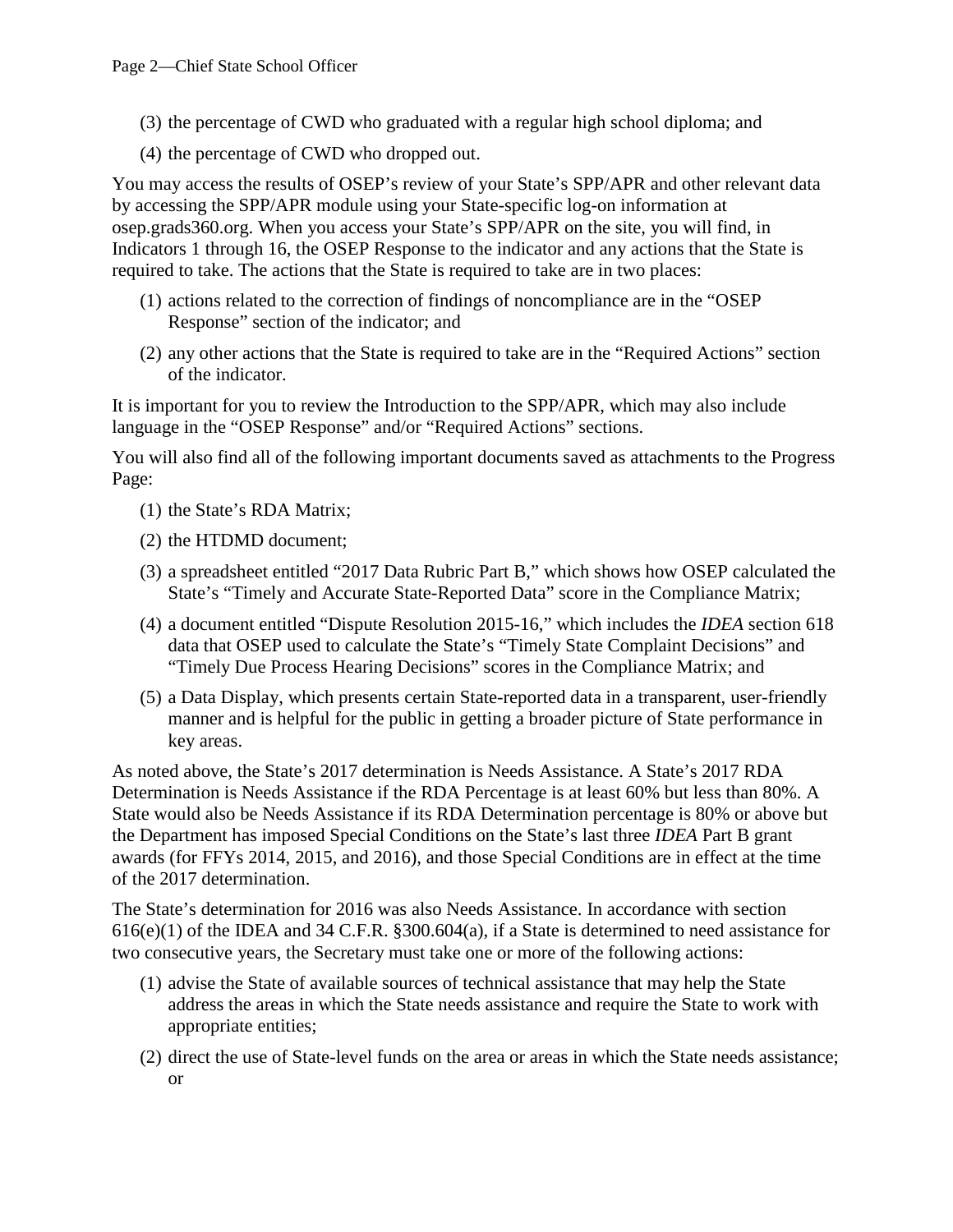(3) identify the State as a high-risk grantee and impose Special Conditions on the State's IDEA Part B grant award.

Pursuant to these requirements, the Secretary is advising the State of available sources of technical assistance, including OSEP-funded technical assistance centers and resources at the following website: [https://osep.grads360.org/#program/highlighted-resources,](https://osep.grads360.org/#program/highlighted-resources) and requiring the State to work with appropriate entities. In addition, the State should consider accessing technical assistance from other Department-funded centers such as the Comprehensive Centers with resources at the following link: [http://www2.ed.gov/programs/newccp/index.html.](http://www2.ed.gov/programs/newccp/index.html) The Secretary directs the State to determine the results elements and/or compliance indicators, and improvement strategies, on which it will focus its use of available technical assistance, in order to improve its performance. We strongly encourage the State to access technical assistance related to those results elements and compliance indicators for which the State received a score of zero. Your State must report with its FFY 2016 SPP/APR submission, due February 1, 2018, on:

- (1) the technical assistance sources from which the State received assistance; and
- (2) the actions the State took as a result of that technical assistance.

States were required to submit Phase III of the State Systemic Improvement Plan (SSIP) by April 3, 2017. OSEP appreciates the State's ongoing work on its SSIP and its efforts to improve results for students with disabilities. We have carefully reviewed your submission and will provide feedback in the upcoming weeks. Additionally, OSEP will continue to work with your State as it implements the second year of Phase III of the SSIP, which is due on April 2, 2018.

As a reminder, your State must report annually to the public, by posting on the State educational agency's (SEA's) website, the performance of each local educational agency (LEA) located in the State on the targets in the SPP/APR as soon as practicable, but no later than 120 days after the State's submission of its FFY 2015 SPP/APR. In addition, your State must:

- (1) review LEA performance against targets in the State's SPP/APR;
- (2) determine if each LEA "meets the requirements" of Part B, or "needs assistance," "needs intervention," or "needs substantial intervention" in implementing Part B of the *IDEA*;
- (3) take appropriate enforcement action; and
- (4) inform each LEA of its determination.

Further, your State must make its SPP/APR available to the public by posting it on the SEA's website. Within the next several days, OSEP will be finalizing a State Profile that:

- (1) will be accessible to the public;
- (2) includes the State's determination letter and SPP/APR, and all related State and OSEP attachments; and
- (3) can be accessed via a URL unique to your State, which you can use to make your SPP/APR available to the public.

We will provide you with the unique URL when it is live.